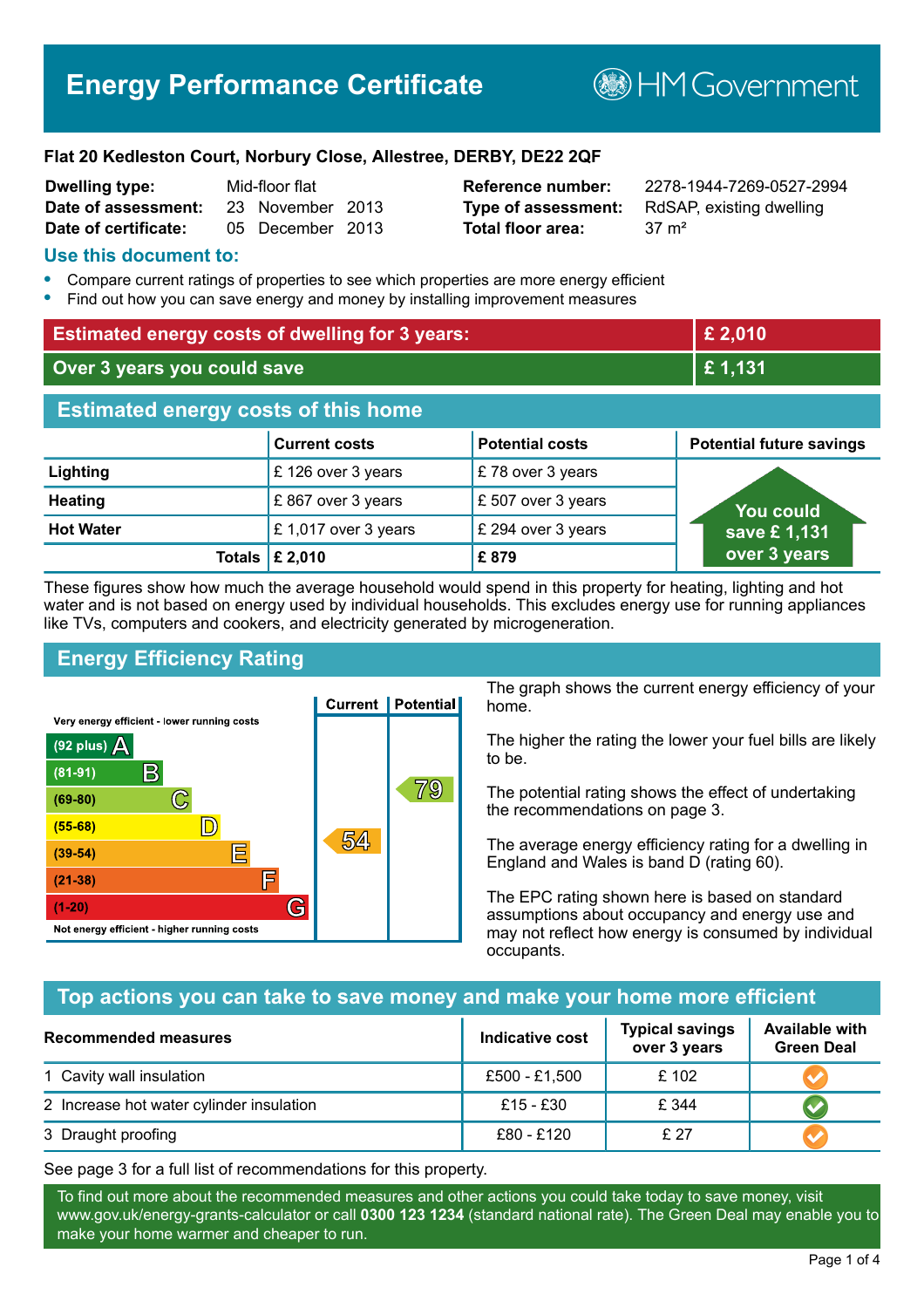Flat 20 Kedleston Court, Norbury Close, Allestree, DERBY, DE22 2QF

#### 05 December 2013 RRN: 2278-1944-7269-0527-2994

**Energy Performance Certificate**

# **Summary of this home's energy performance related features**

| <b>Element</b>        | <b>Description</b>                             | <b>Energy Efficiency</b> |
|-----------------------|------------------------------------------------|--------------------------|
| Walls                 | Cavity wall, as built, no insulation (assumed) | ★★☆☆☆                    |
| Roof                  | (another dwelling above)                       |                          |
| Floor                 | (other premises below)                         |                          |
| Windows               | Single glazed                                  | ★☆☆☆☆                    |
| Main heating          | Electric storage heaters                       | ★★★☆☆                    |
| Main heating controls | Manual charge control                          | ★★☆☆☆                    |
| Secondary heating     | Portable electric heaters (assumed)            |                          |
| Hot water             | Electric immersion, off-peak                   | ★★☆☆☆                    |
| Lighting              | Low energy lighting in 40% of fixed outlets    | ★★★☆☆                    |

Current primary energy use per square metre of floor area: 553 kWh/m² per year

The assessment does not take into consideration the physical condition of any element. 'Assumed' means that the insulation could not be inspected and an assumption has been made in the methodology based on age and type of construction.

See addendum on the last page relating to items in the table above.

#### **Low and zero carbon energy sources**

Low and zero carbon energy sources are sources of energy that release either very little or no carbon dioxide into the atmosphere when they are used. Installing these sources may help reduce energy bills as well as cutting carbon. There are none provided for this home.

# **Your home's heat demand**

For most homes, the vast majority of energy costs derive from heating the home. Where applicable, this table shows the energy that could be saved in this property by insulating the loft and walls, based on typical energy use (shown within brackets as it is a reduction in energy use).

| <b>Heat demand</b>           | <b>Existing dwelling</b> | Impact of loft<br>insulation | Impact of cavity<br>wall insulation | Impact of solid<br>wall insulation |
|------------------------------|--------------------------|------------------------------|-------------------------------------|------------------------------------|
| Space heating (kWh per year) | 3.679                    | N/A                          | (469)                               | N/A                                |
| Water heating (kWh per year) | 2,972                    |                              |                                     |                                    |

You could receive Renewable Heat Incentive (RHI) payments and help reduce carbon emissions by replacing your existing heating system with one that generates renewable heat, subject to meeting minimum energy efficiency requirements. The estimated energy required for space and water heating will form the basis of the payments. For more information, search for the domestic RHI on the www.gov.uk website.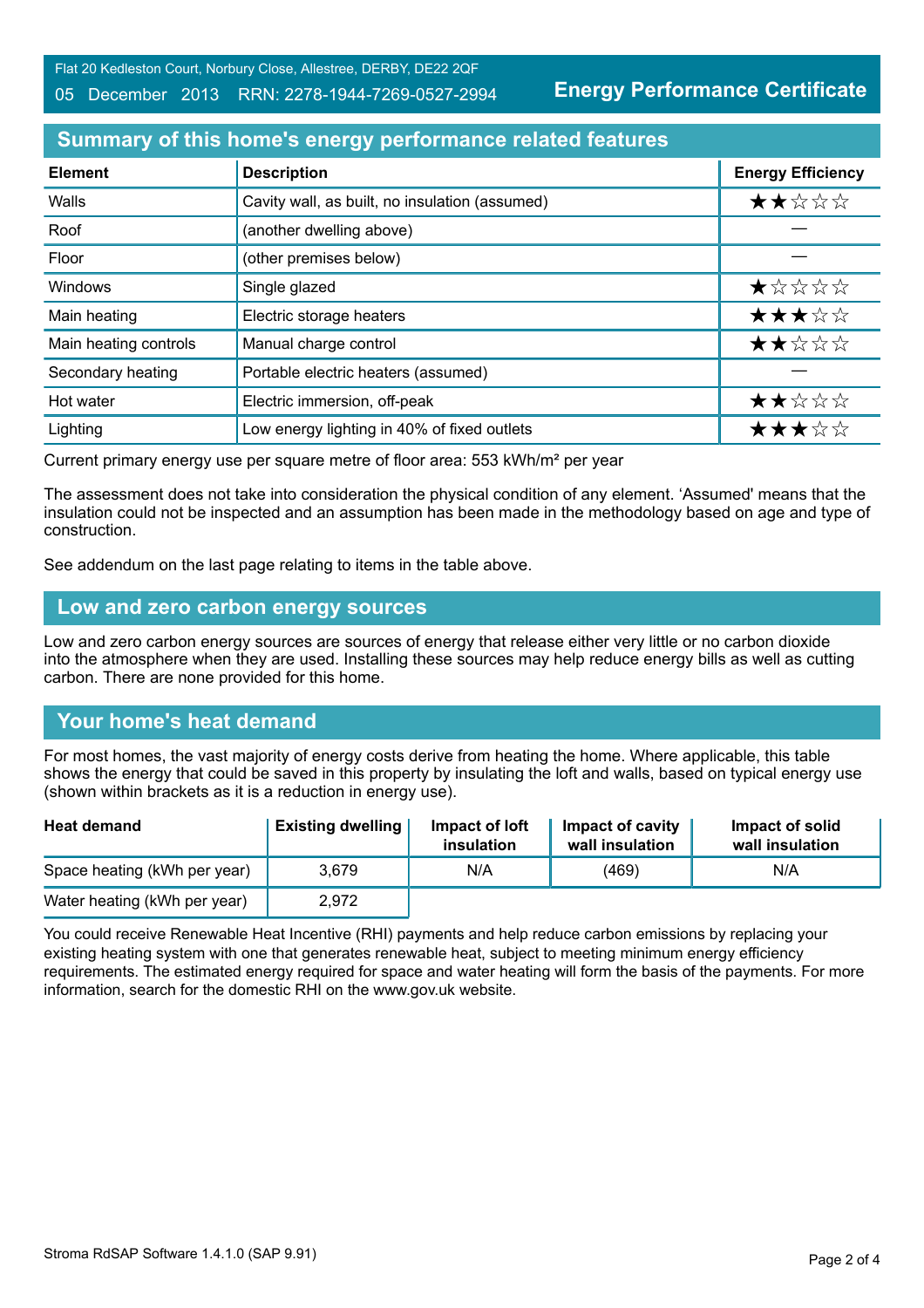#### 05 December 2013 RRN: 2278-1944-7269-0527-2994

#### **Recommendations**

The measures below will improve the energy performance of your dwelling. The performance ratings after improvements listed below are cumulative; that is, they assume the improvements have been installed in the order that they appear in the table. Further information about the recommended measures and other simple actions you could take today to save money is available at www.gov.uk/energy-grants-calculator. Before installing measures, you should make sure you have secured the appropriate permissions, where necessary. Such permissions might include permission from your landlord (if you are a tenant) or approval under Building Regulations for certain types of work.

Measures with a green tick  $\bullet$  may be supported through the Green Deal finance. If you want to take up measures with an orange tick **th** through Green Deal finance, be aware you may need to contribute some payment up-front.

| <b>Recommended measures</b>                                        | <b>Indicative cost</b> | <b>Typical savings</b><br>per year | <b>Rating after</b><br><b>improvement</b> | <b>Green Deal</b><br>finance |
|--------------------------------------------------------------------|------------------------|------------------------------------|-------------------------------------------|------------------------------|
| Cavity wall insulation                                             | £500 - £1,500          | £ 34                               | <b>D57</b>                                | $\blacktriangledown$         |
| Increase hot water cylinder insulation                             | £15 - £30              | £115                               | <b>D64</b>                                | $\blacktriangledown$         |
| Draught proofing                                                   | £80 - £120             | £9                                 | <b>D65</b>                                |                              |
| Low energy lighting for all fixed outlets                          | £15                    | £12                                | <b>D66</b>                                |                              |
| Fan assisted storage heaters and dual<br>immersion cylinder        | £600 - £800            | £131                               | C74                                       |                              |
| Replace single glazed windows with low-<br>E double glazed windows | £3,300 - £6,500        | £76                                | C79                                       |                              |

#### **Alternative measures**

There are alternative measures below which you could also consider for your home.

- **•** Biomass boiler (Exempted Appliance if in Smoke Control Area)
- **•** Air or ground source heat pump
- **•** Micro CHP

# **Opportunity to benefit from a Green Deal on this property**

Green Deal Finance allows you to pay for some of the cost of your improvements in instalments under a Green Deal Plan (note that this is a credit agreement, but with instalments being added to the electricity bill for the property). The availability of a Green Deal Plan will depend upon your financial circumstances. There is a limit to how much Green Deal Finance can be used, which is determined by how much energy the improvements are estimated to **save** for a 'typical household'.

You may be able to obtain support towards repairs or replacements of heating systems and/or basic insulation measures, if you are in receipt of qualifying benefits or tax credits. To learn more about this scheme and the rules about eligibility, call the Energy Saving Advice Service on **0300 123 1234** for England and Wales.